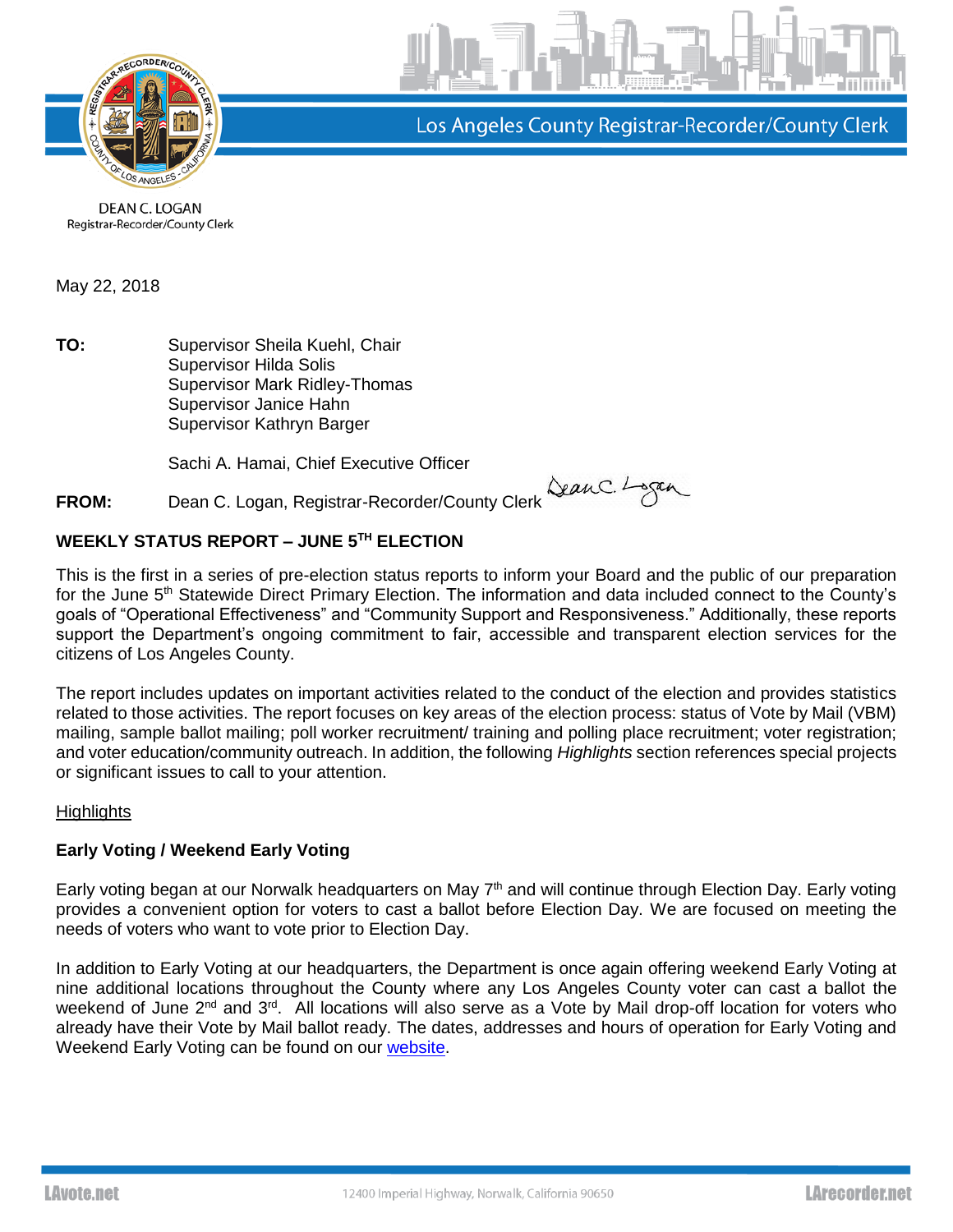Board of Supervisors May 22, 2018 Page 2

### **Vote by Mail Drop-Off**

The Department has established a VBM Ballot Drop-Off program to provide convenient, accessible and transparent options for voters to securely and easily cast their VBM ballot before Election Day. The VBM Drop-Off locations have been available since May  $7<sup>th</sup>$  and will remain available through June  $5<sup>th</sup>$ . There are 108 total sites located throughout the County where VBM voters can simply drop off their voted ballot. To ensure that the public is aware of the program, flyers have been distributed at outreach events and posted on our social media sites. We are also working with our media partners and other organizations to communicate information about the program. A list of participating sites, with their addresses and hours of operation, can be found on ou[r website.](http://lavote.net/home/voting-elections/voting-options/vote-by-mail/vbm-ballot-drop-off)

### **Poll Monitoring**

The Department will conduct a poll monitor orientation on May 26<sup>th</sup> to inform the public on options for observing activities at voting locations. The attendees will be provided our poll monitor hotline number to report polling place issues directly to our office on Election Day. Poll monitors are people interested in election proceedings and may represent campaigns, political parties or advocacy organizations. Observers can watch the set-up and the closing of polling places. However, poll monitors may not disrupt the election process or interfere with a voter's right to cast a secret ballot.

### **Outreach - Close of Voter Registration**

The close of voter registration for the June 5<sup>th</sup> election was Monday, May 21<sup>st</sup>. The Department received 53,110 new online voter registration affidavits and 59,465 re-registrations from January 1<sup>st</sup> through May 18<sup>th</sup>. Through the Department's outreach efforts and partnerships with community organizations, 757 people completed paper registration forms.

#### **Media**

The Department has generated many earned media opportunities to help promote the election and disseminate important information of interest to voters for this election. The following is a summary of recent earned media opportunities and press releases that have been issued regarding the upcoming election.

#### *News Releases*

#### **April 26, 2018**

• [http://lavote.net/docs/rrcc/news-releases/06052018\\_SBB-Mailing.pdf](http://lavote.net/docs/rrcc/news-releases/06052018_SBB-Mailing.pdf)

#### **May 2, 2018**

• [http://lavote.net/docs/rrcc/news-releases/06052018\\_pollworker-recruitment.pdf](http://lavote.net/docs/rrcc/news-releases/06052018_pollworker-recruitment.pdf)

#### **May 7, 2018**

• [http://lavote.net/docs/rrcc/news-releases/06052018\\_VBM-Mailing-EV.pdf](http://lavote.net/docs/rrcc/news-releases/06052018_VBM-Mailing-EV.pdf)

#### *Press Mentions*

# **April 3, 2018**

- [Los Angeles County Voters Head to Polls Tuesday in Special Election](https://www.nbclosangeles.com/news/local/Los-Angeles-County-Voters-Head-to-Polls-Tuesday-in-Special-Election-478599103.html) NBC News
- [Three California Assembly seats up in special election](http://www.sacbee.com/news/politics-government/capitol-alert/article207706189.html) The Sacramento Bee
- [Assembly candidates face the voters in special elections forced by #MeToo scandals](https://www.dailynews.com/2018/04/02/assembly-candidates-face-the-voters-in-special-elections-forced-by-metoo-scandals/) LA Daily News
- [Special election: LA County voters must pick new reps in State Assembly district 39, 45 and 54](https://www.scpr.org/news/2018/04/02/81945/for-voters-special-elections-a-chance-for-change-f/) KPCC
- [Voters Casting Ballots in 3 Los Angeles-Area Assembly Races](https://www.usnews.com/news/best-states/california/articles/2018-04-03/polls-open-for-3-los-angeles-area-special-assembly-elections) US News
- [Attorney Leads Special Election to Replace Dababneh](https://mynewsla.com/education/2018/04/03/attorney-leads-special-election-to-replace-dababneh/) myNewsLA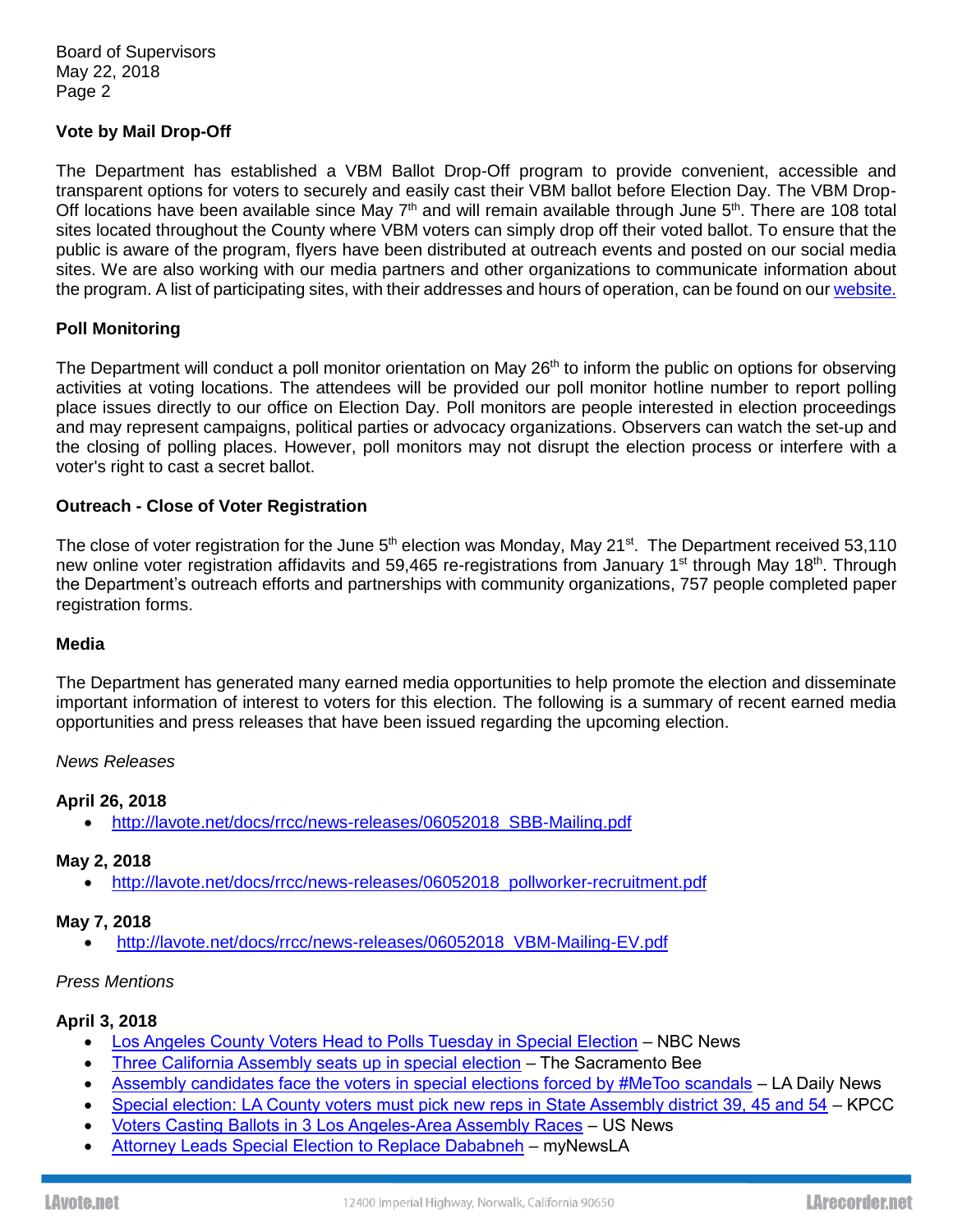Board of Supervisors May 22, 2018 Page 3

# **April 4,2018**

- [North Hollywood Assembly Race Heads to Runoff](https://patch.com/california/northhollywood/north-hollywood-assembly-race-heads-runoff) North Hollywood Patch
- Sydney Kamlager Wins 54<sup>th</sup> [Assembly Race to Represent Westwood](https://patch.com/california/centurycity/sydney-kamlager-wins-54th-assembly-race-represent-westwood) Westwood Patch
- [Race to Rep Northridge Goes to Runoff Between Teen and Lawyer](https://patch.com/california/northridge/race-rep-northridge-goes-runoff-between-teen-lawyer) Northridge Patch
- [So you didn't vote in LA County's special election. Here are 6 places more people go to than the polls](https://www.scpr.org/news/2018/04/04/82088/6-places-people-showed-up-to-more-than-the-polls-i/) KPCC

# **April 5, 2018**

- [Confusion over 'independent' voters in California prompts redesign of voter registration card](http://www.latimes.com/politics/la-pol-ca-american-independent-party-california-registration-card-20180405-story.html) LA Times
- [California updates voter registration card to reduce errors](https://www.scpr.org/news/2018/04/05/82108/california-updates-voter-registration-card-to-redu/) KPCC
- [Trump Accesses California of Voter Fraud](https://www.youtube.com/watch?v=6_fxf5IAK6g) CBS LA
- [Voter registration cards revamped to be less confusing, California officials say](http://www.foxnews.com/politics/2018/04/06/voter-registration-cards-revamped-to-be-less-confusing-california-officials-say.html) FOX News

# **April 9, 2018**

- [L.A County unveils new budget, emphasizing homeless services and other safety-net programs](http://www.latimes.com/local/lanow/la-me-ln-county-budget-20180409-story.html) LA Times
- [April 10: County Panel on 'Voting in America'](https://scvnews.com/2018/04/09/april-10-county-panel-on-voting-in-america-barriers-for-disabled-underprivileged/) SCV News

# **April 11, 2018**

• [Observations on Voting Equipment Use and Replacement](https://www.gao.gov/products/GAO-18-294) – U.S. Government Accountability Office

# **April 18, 2018**

- [Saugus Union School District election details are finalized](https://signalscv.com/2018/04/saugus-union-school-district-election-details-are-finalized/) The Signal SCV
- [Voter turnout was abysmal in the Long Beach election. Why? Lots of theories, few solutions](https://www.presstelegram.com/2018/04/18/voter-turnout-was-abysmal-in-the-long-beach-election-why-lots-of-theories-few-solutions/) Press Telegram

# **April 24,2018**

• [New voting plan apt but may disenfranchise students if poorly executed](https://dailybruin.com/2018/04/24/chris-busco-new-voting-plan-apt-but-may-disenfranchise-students-if-poorly-executed/) – Daily Bruin

# **May 1, 2018**

- [John Cox begins California barnstorm with the delivery of gas tax repeal signatures](http://www.latimes.com/politics/essential/la-pol-ca-essential-politics-updates-john-cox-begins-california-barnstorm-1525132480-htmlstory.html) LA Times
- [California teens are pre-registering in droves. But will they actually vote?](https://www.ocregister.com/2018/04/27/california-teens-are-pre-registering-in-droves-but-will-they-actually-vote/) OC Register
- [Signatures submitted for state gas tax repeal](http://abc7.com/automotive/signatures-submitted-for-state-gas-tax-repeal/3411405/) ABC 7 Eyewitness News
- [California GOP Gubernatorial Candidate Delivers Signatures for Initiative to Repeal Gas Tax Hike](http://ktla.com/2018/05/01/california-gop-gubernatorial-candidate-delivers-signatures-for-initiative-to-repeal-gas-tax-hike/) KTLA

# **May 2, 2018**

• ['Send it to the county registrar,' says Arcadia City Council of info on potential voter fraud](http://www.hub-la.com/news/send-it-to-the-county-registrar-says-arcadia-city-council-of-info-on-potential-voter-fraud/) – The Hub LA

# **May 4, 2018**

[Pollworkers needed for the June 5](http://smdp.com/pollworkers-needed-for-the-june-5th-statewide-direct-primary-election/165894)<sup>th</sup> Statewide Direct Primary Election - Santa Monica Daily Press

# **May 7, 2018**

- [Early Voting in California's Primary Election Has Begun](http://ktla.com/2018/05/07/early-voting-in-californias-primary-election-has-begun/) KTLA
- [Branden Williams Authorizes Inspection of Petition Signatures in Basement Ordinance Referendum](http://bhcourier.com/branden-williams-authorizes-inspection-of-petition-signatures-in-basement-ordinance-referendum/) BH Courier

# **May 8, 2018**

- [Pollworkers Needed for the June 5th Statewide Direct Primary Election](file:///C:/Users/e221953/AppData/Local/Microsoft/Windows/Temporary%20Internet%20Files/Content.Outlook/1UFS6GTZ/Pollworkers%20Needed%20for%20the%20June%205th%20Statewide%20Direct%20Primary%20Election) Santa Monica Daily Press
- [Russians will hack again in '18. Here's how So Cal elections will answer](https://www.ocregister.com/2018/05/08/russians-will-hack-again-in-18-heres-how-so-cal-elections-will-answer/) OC Register
- [County Seeks Public Input on Future Vote Centers](https://scvnews.com/2018/05/08/county-seeks-public-input-on-future-vote-centers/) SCV News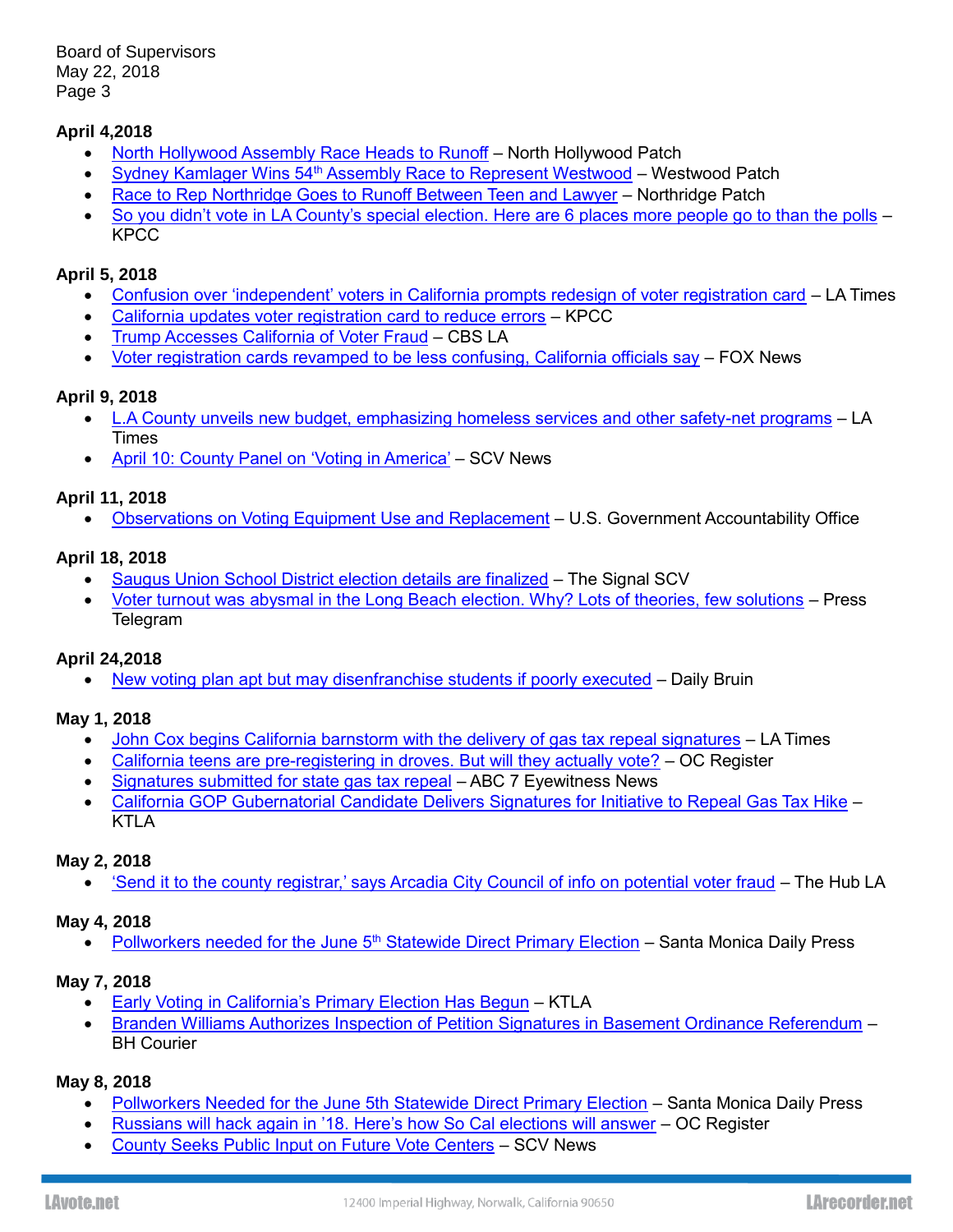Board of Supervisors May 22, 2018 Page 4

- [Why it takes so long to get election night results](https://www.vox.com/2018/5/8/17320758/primary-election-night-results-ohio-west-virginia-indiana-north-carolina) VOX
- [Easy Access Vote Centers Planned for 2020 in LA County](https://mynewsla.com/life/2018/05/08/easy-access-vote-centers-planned-for-2020-in-l-a-county/) mynewsLA
- [Easy access vote centers planned for 2020 in Los Angeles County](http://www.foxla.com/news/local-news/easy-access-vote-centers-planned-for-2020-in-los-angeles-county) Fox News

### **May 9, 2018**

- [California Counties Hardening Defenses Against Vote Hacking](https://www.techwire.net/news/ca-counties-hardening-defenses-against-vote-hacking.html) Techwire
- [Easy Access Vote Centers Planned for 2020 in LA County](https://lawestmedia.com/lawest/easy-access-vote-centers-planned-2020/) LA West Media
- [Vote Centers are coming to Los Angeles County](http://mms.tveyes.com/MediaView/?c3RhdGlvbj03ODUmU3RhcnREYXRlVGltZT0wNSUyZjA5JTJmMjAxOCsxNiUzYTMzJTNhMjEmRW5kRGF0ZVRpbWU9MDUlMmYwOSUyZjIwMTgrMTYlM2EzMyUzYTQ5JiYmZHVyYXRpb249MTgwODYwJnBhcnRuZXJpZD03MzEzJiZoaWdobGlnaHRyZWdleD0lNWNicmVnaXN0cmFyJTVjYiU3YyU1Y2Jsb3MrYW5nZWxlcyU1Y2IlN2MlNWNiQ291bnR5JTVjYiZtb2RlZGl0b3JlbmFibGU9dHJ1ZSZtb2RlZGl0b3JkZXN0aW5hdGlvbnM9NCYmZXhwaXJhdGlvbj0wNiUyZjA4JTJmMjAxOCsxNiUzYTMzJTNhMjEuMDAwJmluc3RhbnRQbGF5PVRydWUmc2lnbmF0dXJlPTViY2UxZDBlZjYxNWNmYzk3YTBhNzhmZDliMzgxNWFi) ABC 7
- [Election officials in LA County are planning to phase out your local polling place](http://mms.tveyes.com/MediaView/?c3RhdGlvbj02NDYwJlN0YXJ0RGF0ZVRpbWU9MDUlMmYwOSUyZjIwMTgrMTglM2EyMSUzYTQwJkVuZERhdGVUaW1lPTA1JTJmMDklMmYyMDE4KzE4JTNhMjIlM2EyOSYmJmR1cmF0aW9uPTMwMTQyMSZwYXJ0bmVyaWQ9NzMxMyYmaGlnaGxpZ2h0cmVnZXg9JTVjYnJlZ2lzdHJhciU1Y2IlN2MlNWNiTC5BLiU1Y2IlN2MlNWNiQ291bnR5JTVjYiZtb2RlZGl0b3JlbmFibGU9dHJ1ZSZtb2RlZGl0b3JkZXN0aW5hdGlvbnM9NCYmZXhwaXJhdGlvbj0wNiUyZjA4JTJmMjAxOCsxOCUzYTIxJTNhNDAuMDAwJmluc3RhbnRQbGF5PVRydWUmc2lnbmF0dXJlPThhM2Y1ODM4NTZkYzZiZTEwNGU0NTJiYTc5YTNjMTBh) KPCC

#### **May 10, 2018**

• [Initial Error by County Leaves Some Fifth District Voters with No Choice for City Council](https://lbpost.com/news/politics/initial-error-by-county-leaves-some-fifth-district-voters-with-no-choice-for-city-council/) - Long Beach Post

### **May 14, 2018**

- [No Explanation Needed](https://www.courthousenews.com/no-explanation-needed/) Courthouse News Service
- [AAVREP Launches Massive "WokeVote18" Voter Registration Drive for 2018 Election](http://www.blackvoicenews.com/2018/05/14/aavrep-launches-massive-wokevote18-voter-registration-drive-for-2018-election/) Black Voice News
- 05/17
- [#BlackVotesMatter: Sebastian Ridley-Thomas Spearheads Massive Voter Registration Push](https://lasentinel.net/blackvotesmatter-sebastian-ridley-thomas-spearheads-maassive-voter-registration-push.html) LA Sentinel

### **May 18, 2018**

- [News Brief: LA County seeks voter center feedback](http://www.malibusurfsidenews.com/news-local-government/news-briefs-la-county-seeks-voter-center-feedback) Malibu Surfside News
- c: Board Deputies Celia Zavala, Acting Executive Officer County Counsel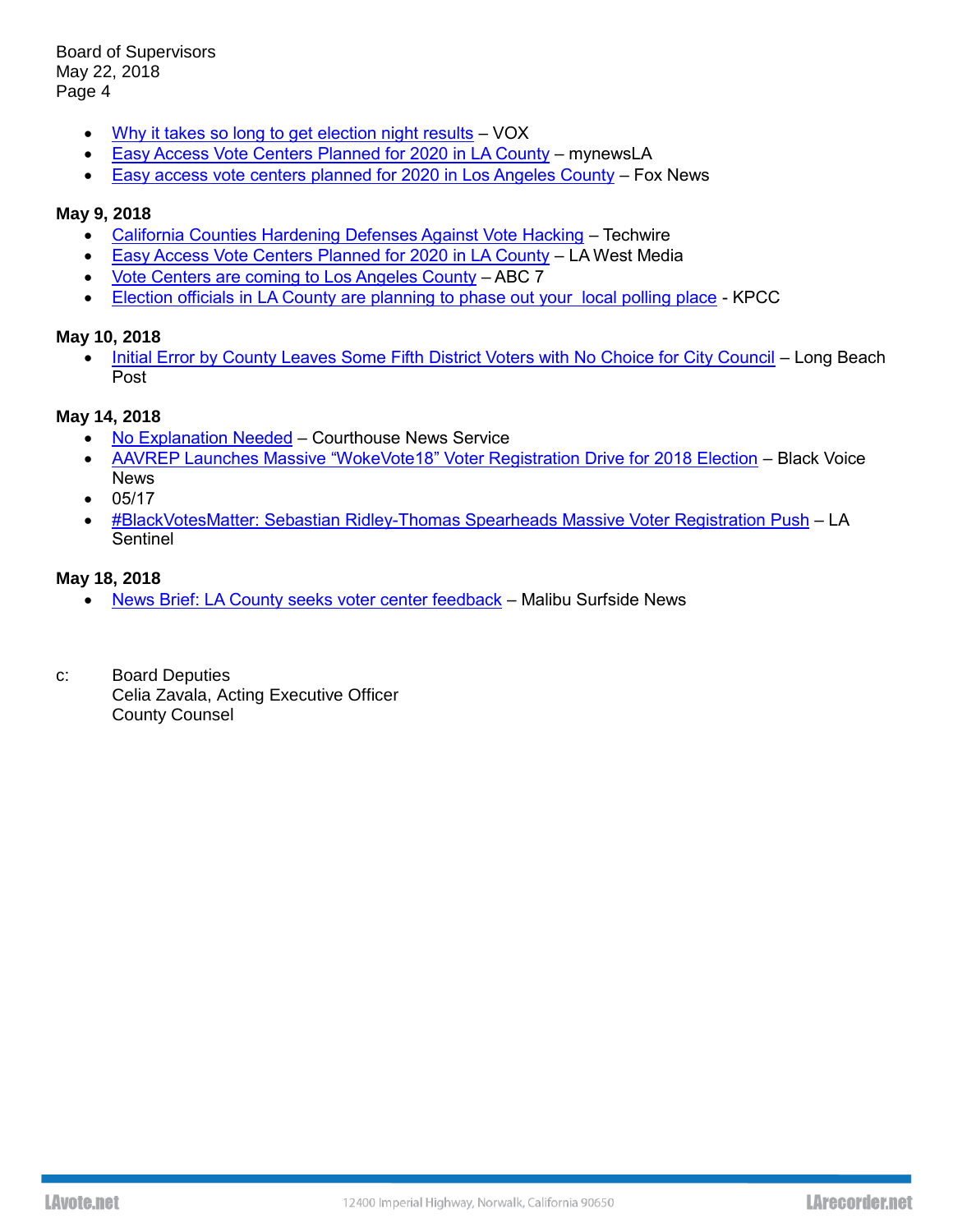| <b>Election Activity Statistics</b>                       |                |  |
|-----------------------------------------------------------|----------------|--|
| June 5, 2018 Statewide Direct Primary Election            |                |  |
|                                                           | 05/21/2018     |  |
| <b>Vote By Mail</b>                                       |                |  |
| <b>Ballots Issued</b>                                     | 2,242,675      |  |
| <b>Ballots Received Back</b>                              | 85,326<br>3.8% |  |
| <b>Military and Overseas</b>                              |                |  |
| <b>Ballots Issued</b>                                     | 27,599         |  |
| <b>Ballots Received</b>                                   | 2.9%<br>792    |  |
| <b>Sample Ballots</b>                                     |                |  |
| Mailed (continuous through date)                          | 4,851,060      |  |
| <b>Registered Voters Totals by Supervisorial District</b> |                |  |
| District 1                                                | 855,542        |  |
| <b>District 2</b>                                         | 996,753        |  |
| District 3                                                | 1,113,016      |  |
| District 4                                                | 1,084,199      |  |
| District 5                                                | 1,093,928      |  |
| <b>Countywide Total</b>                                   | 5,143,438      |  |
|                                                           | 05/21/2018     |  |
| <b>Registered Voters by Age</b>                           |                |  |
| 18-29                                                     | 1,005,471      |  |
| 30-39                                                     | 979,141        |  |
| 40-49                                                     | 813,849        |  |
| 50-59                                                     | 855,228        |  |
| 60-69                                                     | 748,330        |  |
| 70-79                                                     | 451,924        |  |
| Over 80                                                   | 287,970        |  |
| No Data                                                   | 1,525          |  |
| <b>Total</b>                                              | 5,143,438      |  |
|                                                           |                |  |